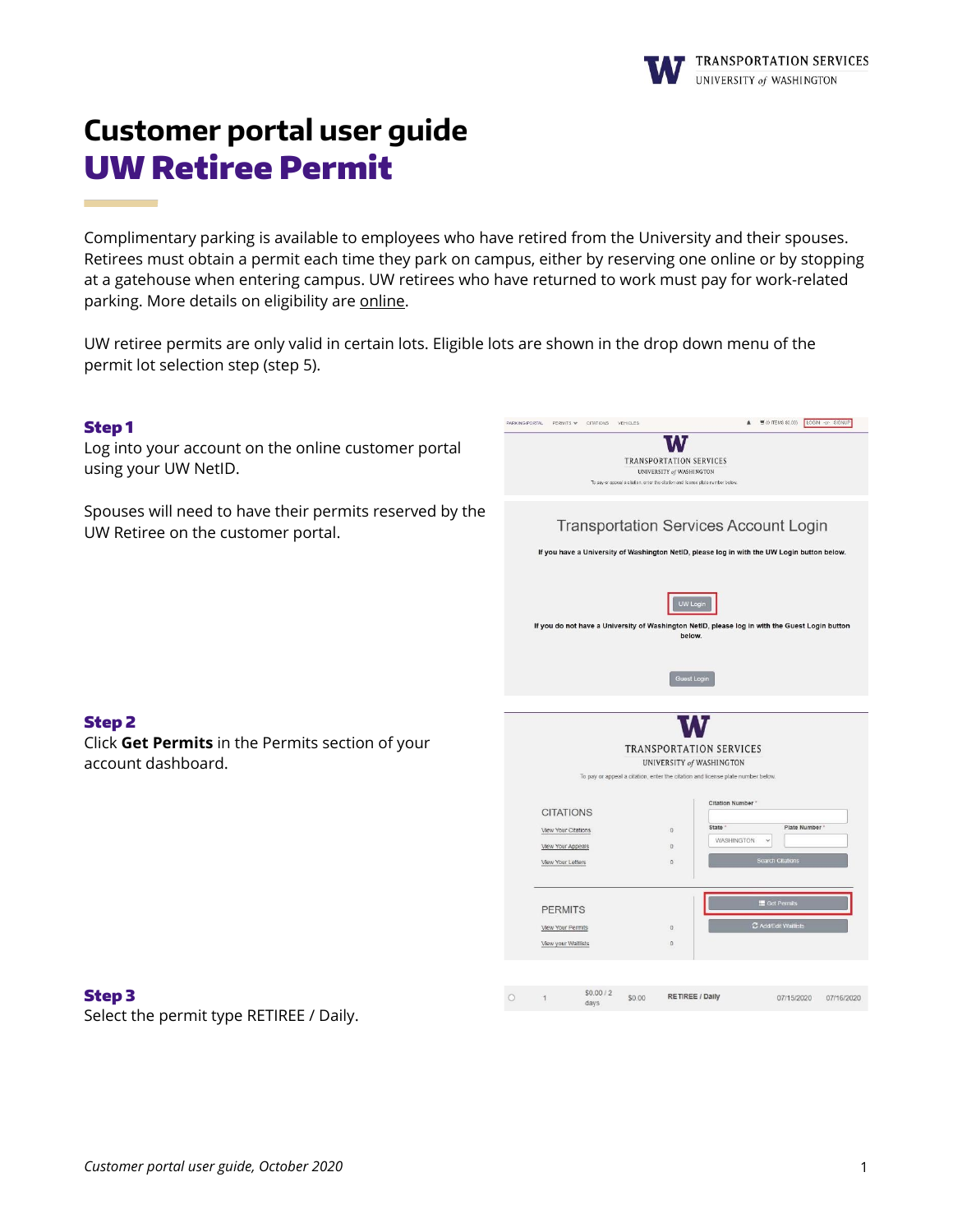

Please review the Transportation Services policies before proceeding: https://transportation.uw.edu/policies

UNIVERSITY of WASHINGTON

Review Transportation Services' policies and confirm your review of the policies before clicking **Next**.

#### Step 4

Select the vehicle you would like linked to your permit and click **Next**.

You may have up to five vehicles linked to your permit but you may only park one vehicle on campus at a time.

If the vehicle you would like linked is not listed or you have not registered your vehicle yet, click **Add Vehicle** and follow the instructions.

#### Step 5

Select the primary lot you would like to park in. You will still be able to park in multiple lots, however the system requires that a primary lot be associated with the permit.

Access to a particular lot is based on space availability at the time of reservation. If a lot is full, it will be indicated with "[Sold Out]" text following the lot name (see C01 in the example).

Click **Next** once you have selected your desired lot from the list of eligible lots associated with this permit.

#### Step 6

Review your reservation. Check the box to indicate that you confirm your reservation before clicking **Next** to finalize.

| Ø                        | I agree that I have reviewed and will abide by all Transportation<br>Services policies. I understand that my permit may be revoked<br>for violating the policies.<br>Next |                     |      |               |       |              |
|--------------------------|---------------------------------------------------------------------------------------------------------------------------------------------------------------------------|---------------------|------|---------------|-------|--------------|
|                          |                                                                                                                                                                           |                     |      |               |       |              |
| <b>Select</b>            | State                                                                                                                                                                     | <b>Plate Number</b> | Year | Make          | Model | Color        |
| $\overline{\mathcal{L}}$ | <b>WASHINGTON</b>                                                                                                                                                         | <b>GODAWGS</b>      | 2020 | <b>Nissan</b> |       | <b>Black</b> |
|                          |                                                                                                                                                                           | <b>Add Vehicle</b>  |      |               |       |              |
|                          |                                                                                                                                                                           | Next                |      |               |       |              |

# Select Your Permit Location

Please select the location where you would like to park from the list of available locations below

| Select One          |  |
|---------------------|--|
| N26 DAILY           |  |
| C10 DAILY           |  |
| E19 DAILY           |  |
| N18 DAILY           |  |
| W28 DAILY           |  |
| N02 DAILY           |  |
| N12 DAILY           |  |
| N13 DAILY           |  |
| W10 DAILY           |  |
| W29 DAILY           |  |
| C03 DAILY           |  |
| W52 DAILY           |  |
| N21 DAILY           |  |
| C04 DAILY           |  |
| E16 DAILY           |  |
| C01 DAILY[Sold Out] |  |
| E03 DAILY           |  |
| C12 DAILY           |  |
| C02 DAILY           |  |
| N22 DAILY           |  |

| I have read and understand the above statements.<br>$\overline{a}$ |
|--------------------------------------------------------------------|
|--------------------------------------------------------------------|

**Next**